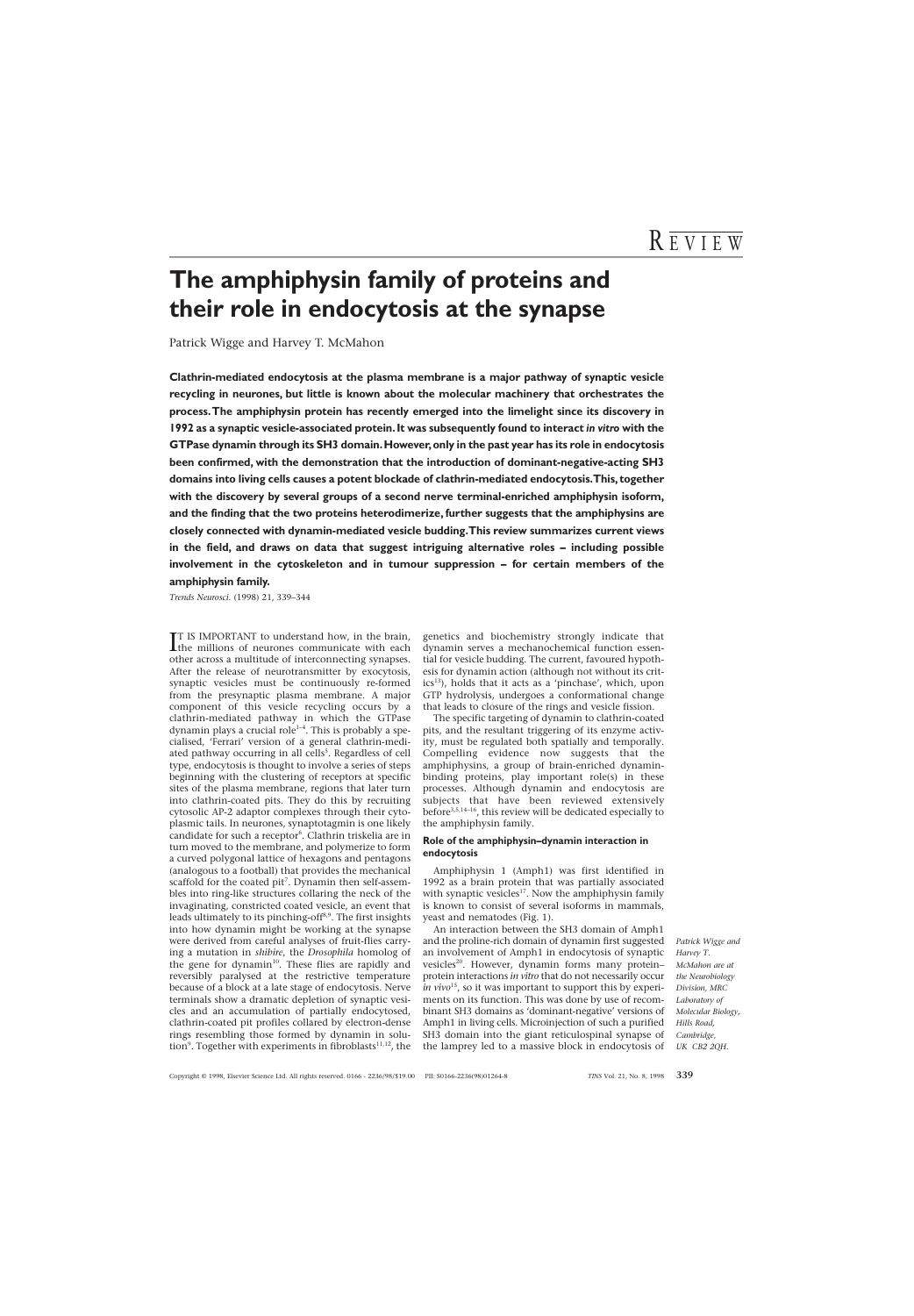

**Fig. 1.** *Amphiphysin (Amph) family members in vertebrates, nematodes and yeast. Domain diagram of the amphiphysin family, including the yeast homologues Rvs161 and Rvs167, as defined by a similar underlying domain structure. For Amph1 and Amph2, the longest forms of these proteins are shown (corresponding to the brain forms); the many splice forms are not* shown (but see other studies<sup>22,23</sup>). Although the yeast and mammalian proteins are only *weakly related in amino acid sequence, they share a highly acidic, hydrophilic nature. All five proteins contain a predicted coiled-coil motif of six heptad repeats near the N-terminus, which, in the case of Amph2, is interrupted by an exon that is spliced out in most Amph2 isotypes (dotted line). It is probably through this coiled-coil domain that Amph1 and Amph2 heterodimerize with each other. All except Rvs161 share a conserved, C-terminus SH3 domain. Linking the coiled-coil and SH3 domain is a poorly conserved, proline-rich linker region. The yeast homologues lack this proline-rich stretch, but Rvs167 has a corresponding region rich in glycine, proline and alanine (hence named the GPA region). In addition to the two isoforms identified in budding yeast, the sequence of an Rvs161 homologue in fission yeast, Rvs161-like protein, has recently been deposited in the database.*

synaptic vesicles, and an accumulation at the plasma membrane of clathrin-coated pits, which were mostly devoid of dynamin collars<sup>21</sup>. In COS-7 fibroblasts, transfection of the SH3 domain of Amph1 led to a potent block of receptor-mediated endocytosis, as shown by transferrin uptake<sup>22</sup>. Importantly, the SH3 domains of Grb2, spectrin or PLC $\gamma$ , all of which interact with dynamin *in vitro*, failed to exert any effect *in vivo*<sup>22</sup>. Coexpression of dynamin rescued the SH3domain block, suggesting that dynamin is the cellular target. The common interpretation of these experiments was that the SH3 domain of Amph1 acted by disrupting dynamin–amphiphysin complexes at clathrin-coated pits. This suggests that Amph1 might have an important role in the recruitment of dynamin to sites of endocytosis. Although far from representing a model neurone, COS-7 cells do indeed express Amph1 at a low level (showing that it is not a brainspecific protein) and, furthermore, they have been used in the past to help infer the function of dynamin *in vivo* as well<sup>11,23</sup>.

The SH3 domain of Amph1 is also a major target of the autoantibodies in some cases of Stiff-Man syndrome24,25. This is a rare autoimmune disorder characterised by several neurological symptoms, including muscle spasms. Interestingly, these antibodies are targeted predominantly to the SH3 domain<sup>26</sup>.

Dynamin is not the only *in vitro* binding partner for Amph1. The presynaptic 145 kDa protein, synaptojanin, is an enzyme with a 5′ phosphatase activity that acts on a number of different phospholipids, including phosphatidylinositol-4,5-bisphosphate<sup>27</sup>. Synaptojanin contains a polyproline domain that is highly similar to that of dynamin at its C-terminus,

and has been found to interact with amphiphysin, again via its SH3 domain<sup>27</sup>. It may thus act to regulate negatively dynamin recruitment to clathrin-coated pits in either of two ways. First, its occupation of SH3 domains at the membrane would be predicted to prevent dynamin's recruitment via amphiphysin. Second, dynamin has a PH domain, which has high affinity for  $PI(4,5)P_2$  but not for its hydrolysis product, PI(4)P. Dynamin's interaction with phospholipids at the membrane, as well as with amphiphysin, could therefore be modulated by the actions of this important lipid phosphatase.

Amphiphysin 1 is found predominantly in the brain, as are dynamin I and many other proteins associated with cycling of synaptic vesicles. By analogy with dynamin, one would expect to find less-predominant isoforms (such as dynamin II) functioning in other, constitutive endocytotic events. How accurate is this hypothesis in the context of the amphiphysins? The second amphiphysin gene in mammals, amphiphysin 2 (of which various splice variants have been alternatively named BIN-1, SH3P9, BRAMP-2 or ALP-1) has now been cloned by eight independent groups<sup>18,19,28–32</sup>. The largest isoform, a 95kDa protein, is by far the major type present in the brain, and appears to be brain-specific. However, the fact that there are smaller isotypes expressed ubiquitously<sup>19,30</sup>, some in cell type-specific patterns<sup>18</sup>, suggests that the amphiphysin family is indeed capable of acting in more general clathrin-mediated endocytosis outside of the brain.

In the brain, Amph2 shares a very similar (if not identical) subcellular distribution to that of Amph1, being highly concentrated in nerve terminals as confirmed by electron microscopy $19,31$ . Significantly, Amph1 and Amph2 can be co-immunoprecipitated as a complex. In the absence of any other proteins, the two amphiphysins can form a stable heterodimer, and this is in fact the predominant form in which they are found in the brain. Because Amph2 has an SH3 domain that is highly similar to that of Amph1, and can also interact with dynamin I, it has been suggested that the heterodimer represents a form of amphiphysin that would drive the efficient recruitment of multiple dynamin molecules to sites of fast endocytosis at nerve terminals<sup>19</sup>. A high local concentration of dynamin at clathrin-coated pits would favour the formation of rings around the vesicle neck, in preparation for the budding step.

In order for endocytosis to continue, however, it is important that dynamin does not remain permanently bound to amphiphysin. Thus, it should be possible to 'switch off' the dynamin–amphiphysin interaction as soon as dynamin has been recruited to the clathrin-coated pit. Recent experiments from our laboratory suggest that the dissociation of amphiphysin from dynamin is coupled closely to the state of oligomerization of dynamin. The SH3 domains of both Amph1 and Amph2, unlike all other SH3 domains tested, favour the disassembly of dynamin rings *in vitro* probably by sequestering the dissociated form $33$ . One might argue that this is more compatible with a post-budding role of amphiphysin in dynamin disassembly (that is, the recycling of dynamin after the fission step) than a role in dynamin recruitment prior to the budding step. However, microinjection of a dynamin peptide (which blocks the interaction of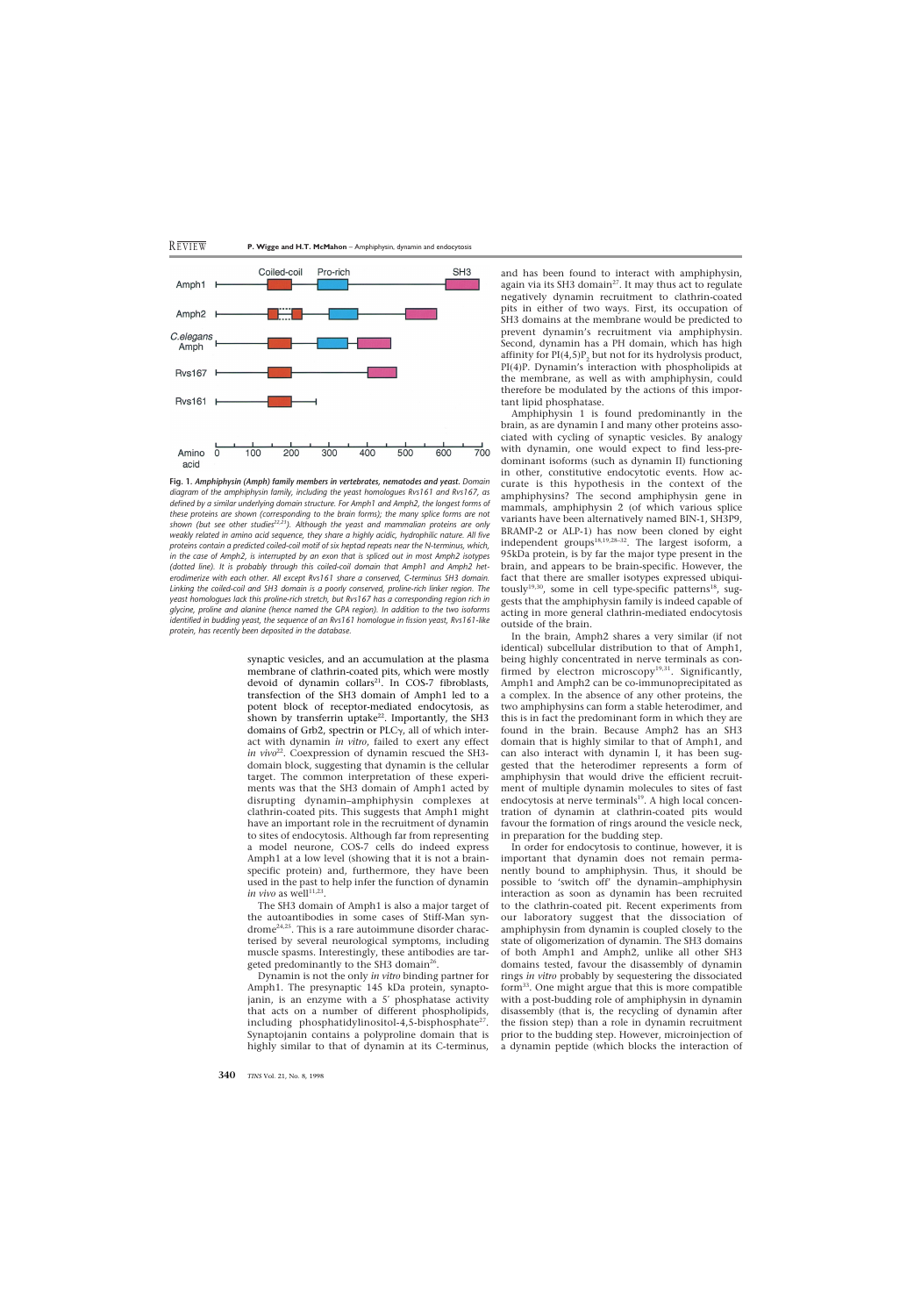dynamin with both Amph1 and Amph2) into presynaptic terminals of lamprey resulted in a marked absence, not an accumulation, of dynamin rings at clathrin-coated pits $^{21}$ . If then, amphiphysin functions in the recruitment step, and is not a recycling factor, how does its peculiar effect on multimerization of dynamin fit into the picture? Amphiphysin might specifically recruit dynamin in its dissociated state (dimers<sup>34</sup> or tetramers<sup>35</sup>), and maintain it in this form just at those sites of the membrane where it is needed. Viewed in this way, sequesteration of dynamin at a high local concentration would be a prerequisite for self-assembly into rings at the clathrin-coated pit. As soon as dynamin has multimerized into rings this would trigger the simultaneous dissociation of amphiphysin heterodimers, since ring formation and amphiphysin binding are mutually exclusive $33$ . This might explain the recent observations of Bauerfeind *et al.*, who find amphiphysin to be associated with coated pit intermediates but apparently not as integral components of the dynamin ring<sup>36</sup>. And it may go some way to explain why other SH3 domains do not affect endocytosis when overexpressed in fibroblasts $22$ : while Grb2, spectrin and PLC $\gamma$  all can interact with dynamin *in vitro*, they cannot mimic the SH3 domains of Amph1 or Amph2 in preventing dynamin self-assembly.

### **Potential interactions with other elements of the endocytotic apparatus**

As well as a C-terminal SH3 domain, both Amph1 and Amph2 contain sites for interaction with other targets that implicate them further in clathrin-mediated endocytosis. An important factor in the formation of clathrin-coated pits is the plasma-membrane adaptor complex AP-2, a heterotetrameric complex that has recently been shown to interact with both Amph1 and Amph2 via its  $\alpha$  subunit<sup>19,30,37</sup>. This is mediated through a region that is distinct from the SH3 domain of amphiphysin<sup>20</sup>, and indeed, AP-2 and dynamin can interact with Amph1 simultaneously<sup>22</sup>. Although the interaction of the amphiphysins with AP-2–adaptor complexes remains to be demonstrated *in vivo*, it is tempting to speculate that it could represent an important means by which normally soluble amphiphysin heterodimers are localised to the presynaptic plasma membrane.

Affinity purification of brain extracts using recombinant amphiphysins as 'bait' has led to the identification of a further potential binding partner,  $clathrin<sup>31,38</sup>$ . This appears to be a direct, specific interaction that is mediated by two sequences conserved in the central regions of both Amph1 and Amph2 (Ref. 39). Although mediated by different regions of the amphiphysin molecule, the interactions of clathrin and of dynamin appear to be mutually exclusive, an observation that might help to explain some of the specificity of dynamin recruitment to the necks of forming clathrin-coated vesicles<sup>38</sup>. Clathrin-binding to Amph2 is also selective and might be a special feature of the role of amphiphysin in the nervous system, since several non-neuronal splice forms do not bind to clathrin at all $^{39}$ .

Figure 2 summarizes the protein–protein interactions discussed so far that are thought to play a role in budding of clathrin-coated vesicles. According to this scheme, the amphiphysins lie at the very heart of this web of protein–protein interactions and, through associations



**Fig. 2.** *How amphiphysins might act in endocytosis at the nerve terminal. Hypothetical scheme showing the web of protein–protein interactions that amphiphysin heterodimers are capable of forming at the nerve terminal, and how they might participate in the recruitment of dynamin to sites of endocytosis of synaptic vesicles. It is important to note that not all of these interactions have been confirmed* in vivo*. However, experiments with dominant-negative recombinant versions of amphiphysin described in this review provide* in vivo *evidence for the importance of the amphiphysin–dynamin interaction (bold arrows). Of all the amphiphysin ligands depicted, it is interesting that none seems to interact in an isoform-specific manner; dynamin, AP-2, clathrin and synaptojanin have all been found to bind to both Amph1 and Amph2. The theoretical question of what extra function is provided by the heterodimer (as compared with, for example, homodimers) is therefore still somewhat of a puzzle.*

with each other and with dynamin, synaptojanin, clathrin, and AP-2 complexes are well positioned to perform an essential function in endocytosis at the nerve terminal. Of course, not all of these interactions would necessarily take place at the same time; for example, synaptojanin and dynamin compete with one another for binding to the SH3 domain of amphiphysin. Finely tuned regulatory events, such as dephosphorylation of several endocytosis proteins (Box 1), are likely to affect the order in which these interactions occur, and ultimately control the process.

#### **Clues from the molecular ancestors of the amphiphysins: the yeast** *Rvs* **family**

Endocytosis can also occur in yeast through a receptor-mediated pathway. Although many mammalian proteins have yeast homologues that serve similar functions, the extent to which mechanisms of endocytosis have been conserved through evolution is less clear. It is important to know, therefore, whether the amphiphysins have the same function in *S. cerevisiae* as they do in other organisms?

There are two genes in budding yeast, *rvs161* and *rvs167*, that share homology with the vertebrate amphiphysins (see Fig. 1). They were named according to the phenotype of yeast strains containing mutations in either of these genes, namely a reduced viability upon nutrient starvation. This is thought to be due to defects in regulation of the cell cycle in these yeast strains – when dividing exponentially, they are unable to enter into stationary phase<sup>40</sup>. What connections, if any, do the Rvs family have with endocytosis?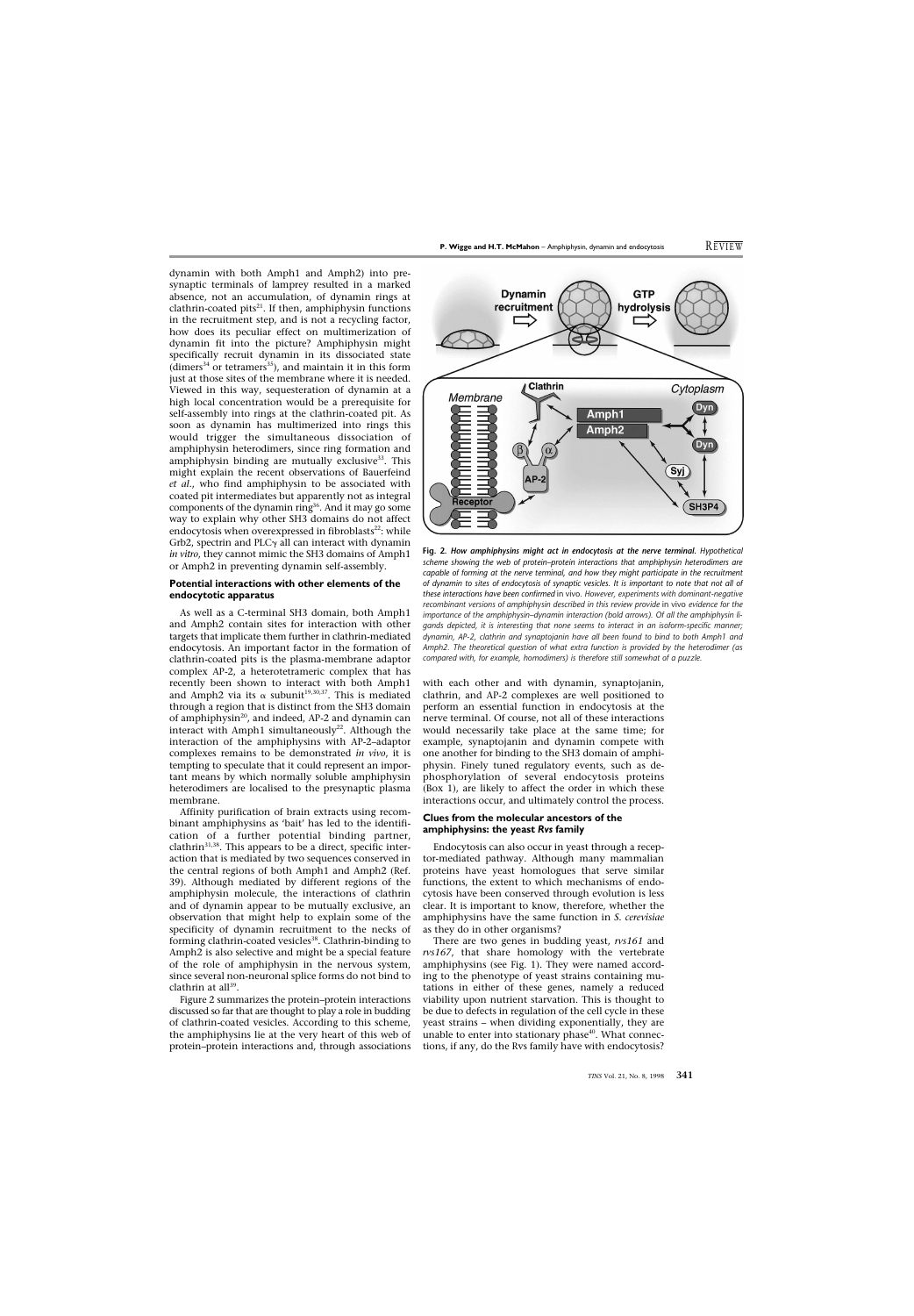## **Box I. Phosphorylation-dephosphorylation cycling of endocytosis proteins: a potential regulatory mechanism?**

Synaptic vesicle exocytosis has a tight calcium-dependence, occuring in milliseconds after the opening of calcium channels at the active zone. Synaptotagmin has been implicated as the calcium sensor for exocytosis<sup>a</sup>, but for a long time it has been somewhat of a mystery whether a similar calcium 'sensor' exists for endocytosis. Recently, experiments using a lipophilic fluorescent dye as a means to follow endocytosis in isolated nerve terminals<sup>b</sup>, together with membrane-capacitance studies in adrenal chromaffin cells<sup>c</sup>, have provided evidence for the importance of calcium in synaptic vesicle retrieval.

A candidate receptor for calcium in both of the above studies was shown to be calcineurin, by use of the inhibitor cyclosporin A. Calcineurin is a calcium- and calmodulin-dependent phosphatase which had previously been suggested to regulate vesicle cycling through its action on dynamin<sup>d</sup>, and indeed is enriched in nerve terminals. The calcineurin-sensitive pathway in nerve terminals is dependent on the interaction of dynamin with amphiphysin<sup>b</sup>, and thus might be clathrin-mediated. Of the two endocytosis pathways identified in chromaffin cells (a compensatory pathway occurring in seconds, and an ultra-fast 'excess retrieval' pathway) only the former is affected by calcineurin<sup>c</sup>, and again this pathway might represent clathrin-mediated retrieval, since it has a slower time-constant and is selectively abolished on whole-cell dialysis where the cytosolic components would be lost.

What is the target of calcineurin? Dynamin<sup>d</sup>, amphiphysins-1 and -2 (Refs b,e,g) as well as synaptojanin<sup>f</sup> are phosphorylated in resting nerve terminals, and are rapidly dephosphorylated, in parallel, upon stimulation of exo/endocytosis. Cyclosporin A prevents the dephosphorylation of all these proteinsb,g, thus showing that the phosphorylation states of all four endocytosis proteins are regulated by a common phosphatase, calcineurin. On repolarization of nerve terminals, dynamin, the amphiphysins, and synaptojanin are all rephosphorylated, a process dependent on protein kinase C (Refs e,h).

But how does protein dephosphorylation act in the initiation, or regulation, of endocytosis? Only for dynamin I has phosphorylation been demonstrated to change the protein's activity. In solution, its intrinsic GTPase activity is high when phosphorylated<sup>h</sup>, but inhibited about 10-fold when dephosphorylated by calcineurind.

How would this be expected to affect the process? During stimulation of synaptic vesicle endocytosis, dephosphorylation of dynamin I would inhibit its GTPase, increasing the pool of dynamin-GTP at the expense of the GDP-bound form of the protein. This rapidly triggered dephosphorylation might therefore allow a close coupling of dynamin ring formation to cycles of exocytosis and endocytosis. However, phosphorylation is by no means the only factor influencing the GTPase activity of dynamin, since acidic phospholipids<sup>i</sup>, microtubules<sup>j</sup> and various SH3 domains<sup>k</sup> have all been reported to activate this enzyme activity in low salt. All of these activities possibly occur by the enhancement of  $dynamin$  multimerization $<sup>1</sup>$  and so these observations</sup> should be interpreted with caution. Unlike dynamin, the amphiphysins do not possess an enzyme activity that could be regulated by phosphorylation. How, then, are they affected by it? The answer to this has turned out to be elusive, as neither their interaction with dynamin nor with AP-2 adaptors appear to be regulated by phosphorylation. An interesting hint that might give some more insight into the function of Amph2 is the observation that compared to Amph1, dynamin and synaptojanin, Amph2 is dephosphorylated more extensively during depolarization $b,e$ .

#### **References**

- **a Brose, N.** *et al.* (1992) *Science* 256, 1021–1025
- **b Marks, B. and McMahon, H.T.** (1998) *Curr. Biol.* 8, 740–749
- **c Engisch, K.L. and Nowycky, M.C.** (1998) *J. Physiol.* 506, 591–608
- **d Liu, J-P., Sim, A.T. and Robinson, P.J.** (1994) *Science* 265, 970–973
- **e Wigge, P.** *et al.* (1997) *Mol. Biol. Cell* 8, 2003–2015
- **f McPherson, P.S.** *et al.* (1994) *J. Biol. Chem.* 269, 30132–30139
- **g Bauerfeind, R., Takei, K. and DeCamilli, P.** (1997) *J. Biol. Chem.* 272, 30984–30992
- **h Robinson, P.J.** *et al.* (1993) *Nature* 365, 107–108
- **i Tuma, P.L., Stachniak, M.C. and Collins, C.A.** (1993) *J. Biol. Chem.* 268, 17240–17246
- **j Herskovits, J.S.** *et al.* (1993) *Proc. Natl. Acad. Sci. U. S. A.* 90, 11468–11472
- **k Gout, I.** *et al.* (1993) *Cell* 75, 25–36
- **l Warnock, D.E., HInshaw, J.E. and Schmid, S.L.** (1996) *J. Biol. Chem.* 271, 22310–22314

Although Rvs167p contains an SH3 domain, it is unlikely to play the same role as Amph1 or Amph2. No dynamin homologue that is capable of acting at the plasma membrane has been identified in yeast, indicating that the 'pinchase' step is governed by an entirely different protein, perhaps myosin<sup>41</sup>. However, other features of the amphiphysins seem to be shared by the yeast proteins. Genetic and biochemical evidence strongly suggest that Rvs161p and Rvs167p form a heterodimer $42,43$ . Singly mutant strains defective in either *rvs161* or *rvs167* exhibit the full mutant phenotype characteristic of doubly mutant rvs161– :rvs167– yeast strains. Furthermore, both loci are suppressed by the same set of *SUR* genes<sup>44</sup>.

Even though the Rvs proteins cannot interact with a plasma-membrane homologue of dynamin, the phenotype of the mutant strains is indicative of a role in endocytosis. Both receptor-mediated and fluidphase uptake are blocked<sup>45</sup>. Other phenotypic symptoms suggest that at least part of the endocytotic

defect can be attributed to a noticeable disruption of the peripheral cytoskeleton. As well as showing a mislocalization of cortical actin patches on the plasma membrane45, *rvs* mutant yeast cells exhibit abnormal polarity and an uneven cell size<sup>46</sup>. Furthermore, the SH3 domain of Rvs167p was identified in a two-hybrid screen for actin-binding proteins<sup>47</sup>, suggesting a molecular basis for these cytoskeletal effects. While it seems likely that in yeast the Rvs proteins have interrelated effects on the actin cytoskeleton and on endocytosis, no direct biochemical interaction between Amph1/Amph2 and actin has yet been demonstrated.

### **Other suggested roles – distinct from, or connected to, endocytosis?**

Although direct evidence for the involvement of amphiphysin in the mammalian actin cytoskeleton is lacking, a recent study has reported that Amph2 protein localises to areas of actin fibres in brain and in skeletal muscle $33$ . In the brain it was reported to be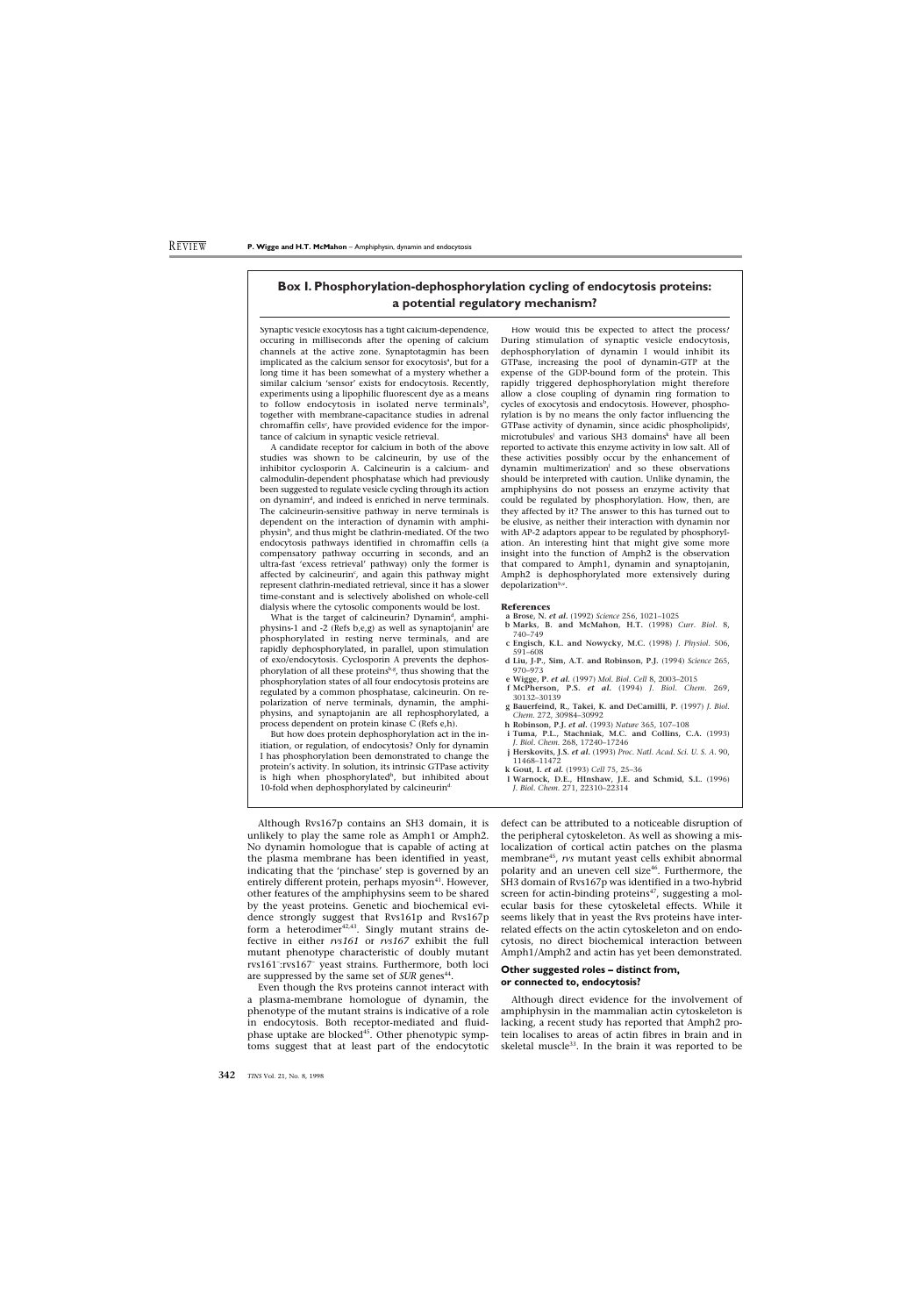concentrated in the cortical cytomatrix of axon initial segments and nodes of Ranvier and to have a distinct distribution from that of Amph1. However, this finding is at odds with two other studies, which established that the brain form of Amph2, as for Amph1, is enriched in nerve terminals $19,31$  and forms heterodimers with Amph1 (Ref. 19). Outside the brain, it is possible that other splice forms of Amph2 have alternative subcellular distributions. Indeed, in skeletal muscle a smaller (50kDa) Amph2 protein is expressed at high levels, and probably forms homodimers, since no Amph1 isotype is expressed at corresponding levels. Here, the protein was found by light microscopy to be present at T tubules, where it co-localizes with the cytomatrix-specific ankyrin3 (Ref. 32). Its presence at these sites could reflect either an involvement in endocytosis from the plasma membrane, since clathrin is present at T tubules<sup>48,</sup> or, alternatively, a generalized role in the physiology of the peripheral cytoskeleton<sup>32</sup>.

Perhaps the most surprising role put forward for Amph2 is an involvement in tumour suppression. In a two-hybrid screen for Myc-interacting proteins, a splice variant of Amph2 was isolated, and named BIN-1 (Ref. 28). This is almost identical to the brain form of Amph2, apart from an insertion of an additional short exon, which in fact encodes a nuclear-localization signal. BIN-1 and Myc were shown to interact *in vitro*, but could not be co-immunoprecipitated. A functional significance for the interaction with Myc was suggested by results of a co-operativity assay indicating that BIN-1 can inhibit focus formation by the tumour promoters MYC and RAS, a property dependent on the Mycbinding domain<sup>28</sup>. Interestingly, half of all tumour cell lines (including breast cancers) had greatly reduced levels of BIN-1 transcript. A link has been suggested with the cell cycle defects in *rvs* mutant yeast, but neither Rvs161 nor Rvs167 possesses a Myc-binding domain or a nuclear localization signal, so it appears unlikely that the same Myc-dependent mechanisms could explain this phenotype.

A very recent study reported an interaction between the tyrosine kinase c-Abl and ALP-1, an Amph2 splice variant with a broad tissue distribution<sup>49</sup>. The interaction occurs through the SH3 domain of ALP-1. Coexpression of ALP-1 and c-Abl led to an alteration of cell morphology; from this, it has been suggested that ALP-1 might help to mediate the cytoskeletal role of Abl. While this is very intriguing, many SH3-domain proteins are known to bind to Abl; coexpression of some of these other potential effectors with Abl would help to show how specific and physiologically important the interaction with Abl really is.

These studies add complexity to the Amph2 story. Are these diverse functions related? The amphiphysins certainly appear to interact with several potential proteins, not all of which are implicated in endocytosis. The additional apparent involvement of the actin cytoskeleton in the function of amphiphysin is interesting but the data all suggest that this link might occur in different ways, through actin itself, through c-Abl, or possibly through components of the cytomatrix. One possible (though unlikely) explanation is that the amphiphysins are at the crossroads of multiple signalling pathways affecting (directly or indirectly) the cytoskeleton and regulation of the cell cycle as well as endocytosis. If this idea is consolidated, Amph2 could be added to the growing list of 'adaptor' proteins suspected of linkng endocytosis to signal-transduction events emanating from plasma-membrane receptors. Interestingly, one of the eight groups that have independently cloned Amph2 has shown that stimulation of PC12 cells with nerve growth factor (which activates signal-transduction events from its receptor, as well as its internalization) led to an increase in the amount of dynamin co-immunoprecipitated with Amph2 from these cells $30$ .

Despite the alternative suggested roles for Amph2, the bulk of the available evidence supports a key role for the amphiphysins in endocytosis. To recap and briefly summarize: (1) dynamin is a stoichiometric binding partner for Amph1 and Amph2 in brain extracts; (2) SH3 domains of Amph sequester dynamin specifically in its dissociated form; (3) overexpression of Amph SH3 domains potently inhibits clathrinmediated endocytosis either in nerve terminals or in fibroblasts; (4) Amph is concentrated in nerve terminals where it is associated with clathrin-coated pit intermediates; (5) Amph1 and Amph2 are rapidly dephosphorylated when nerve terminals are stimulated, along with dynamin and synaptojanin; (6) immunocytochemistry shows that Amph2, like Amph1 and dynamin, are expressed at higher levels in a subset of nerve terminals<sup>19</sup>. These terminals are densely filled with synaptic vesicles, indicative of a high synaptic activity.

#### **Concluding remarks**

The data emerging from a combination of biochemical experiments and functional data provide persuasive evidence for the role of amphiphysins 1 and 2 in the recruitment of dynamin during endocytosis. It is puzzling why Amph2 should have been additionally implicated in so many other cellular processes. Future studies could solve the question of whether these putative functions are related, and of whether the amphiphysins are really multifunctional proteins. However, the dynamin recruitment model provides a testable hypothesis, a starting point for experiments to elucidate further the precise molecular machinery of synaptic-vesicle recycling. What role does phosphorylation play in regulating the amphiphysins' activity? How are the amphiphysins specifically targeted to the clathrin-coated pit? Furthermore, and perhaps of more pertinent interest to electrophysiologists, does amphiphysin recruit dynamin during the more rapid, 'kiss-and-run' pathway of endocytosis as well? The groundwork has only just been laid.

#### **Selected references**

- **1 Heuser, J.E. and Reese, T.S.** (1973) *J. Cell Biol.* 57, 315–344
- **2 Maycox, P.R.** *et al.* (1992) *J. Cell Biol.* 118, 1379–1388
- **3 DeCamilli, P. and Takei, K.** (1996) *Neuron* 16, 481–486
- **4 Gonzalez-Gaitan, M. and Jackie, H.** (1997) *Cell* 88, 767–776
- **5 Morris, S.A. and Schmid, S.L.** (1995) *Curr. Biol.* 5, 113–115
- **6 Zhang, J.Z.** *et al.* (1994) *Cell* 78, 751–760
- **7 Pearse, B.M.F. and Robinson, M.S.** (1990) *Annu. Rev. Cell Biol.* 6, 151–171
- **8 Takei, K.** *et al.* (1995) *Nature* 374, 186–190
- **9 Hinshaw, J.E. and Schmid, S.L.** (1995) *Nature* 374, 190–192
- **10 Kosaka, T. and Ikeda, K.** (1983) *J. Neurobiol.* 14, 207–225
- **11 Herskovits, J.S.** *et al.* (1993) *J. Cell Biol.* 122, 565–578
- **12 Damke, H.** *et al.* (1994) *J. Cell Biol.* 127, 915–934
- **13 Roos, J. and Kelly, R.B.** (1997) *Trends Cell Biol.* 7, 257–259
- **14 Robinson, M.S.** (1994) *Curr. Opin. Cell Biol.* 6, 538–544
- **15 Urrutia, R.** *et al.* (1997) *Proc. Natl. Acad. Sci. U. S. A.* 94, 377–384
- **16 McClure, S.J. and Robinson, P.J.** (1996) *Mol. Memb. Biol.* 13, 189–215